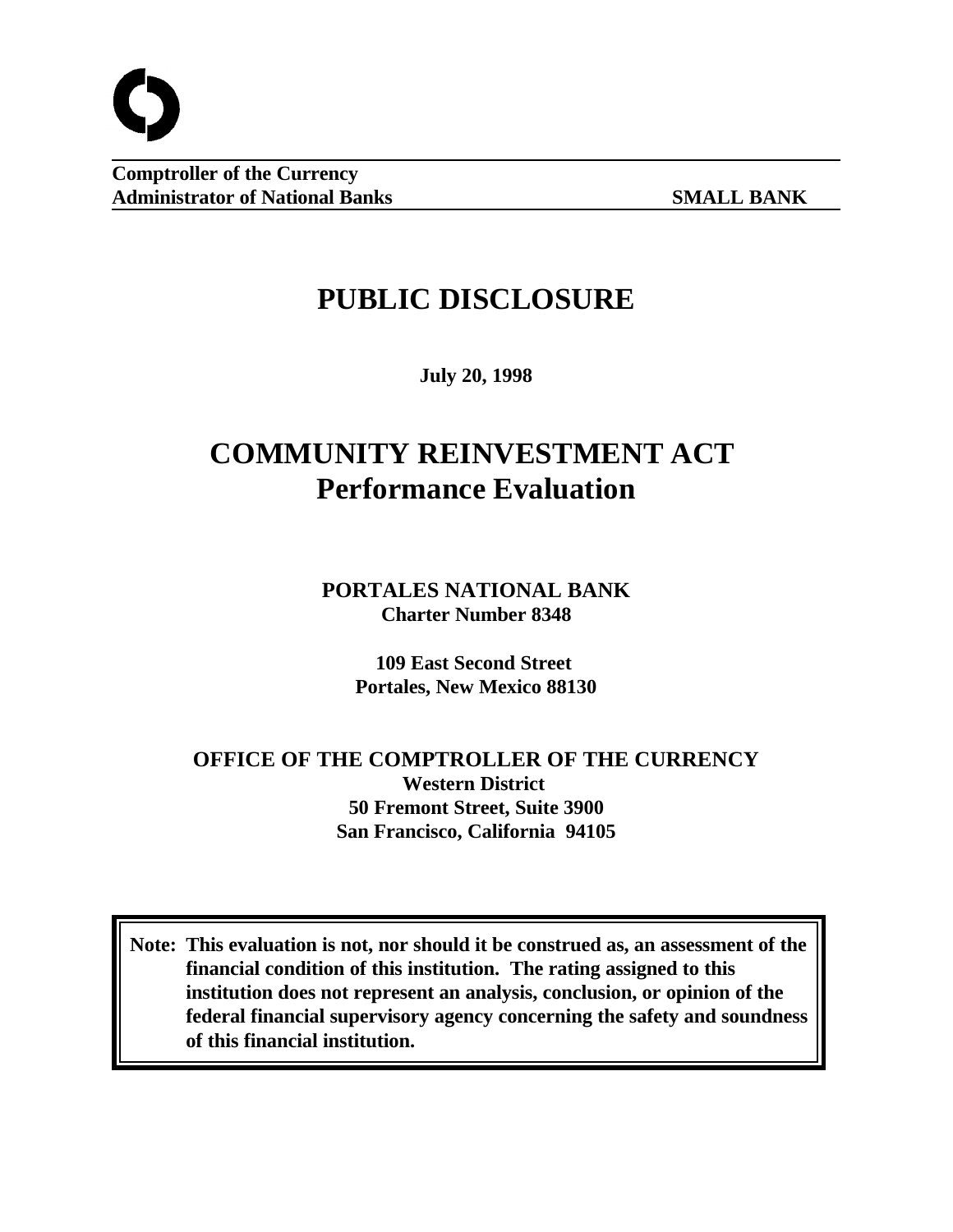# **GENERAL INFORMATION**

*The Community Reinvestment Act (CRA) requires each federal financial supervisory agency to use its authority, when examining financial institutions subject to its supervision, to assess the institution's record of meeting the credit needs of its entire community, including low- and moderate-income neighborhoods, consistent with safe and sound operation of the institution. Upon conclusion of such examination, the agency must prepare a written evaluation of the institution's record of meeting the credit needs of its community.* 

*This document is an evaluation of the CRA performance of Portales National Bank prepared by the Office of the Comptroller of the Currency, the institution's supervisory agency, as of July 20,1998. The agency rates the CRA performance of an institution consistent with the provisions set forth in Appendix A to 12 CFR Part 25.*

## **INSTITUTION'S CRA RATING:** This institution is rated "**satisfactory**."

Management is responsive in meeting the credit needs of their assessment area.

- ! Overall, lending to individuals of various income levels and businesses of different sizes is excellent. Our analysis revealed the bank lends in all areas of its community equitably and its lending surpasses the demographics of the assessment area.
- ! Portales National Bank has done a good job of lending within its assessment area.
- ! The bank's loan-to-deposit ratio is reasonable given the bank's size, financial condition, and assessment area credit needs.
- Portales National Bank's geographic distribution of loans within Roosevelt County is reasonable.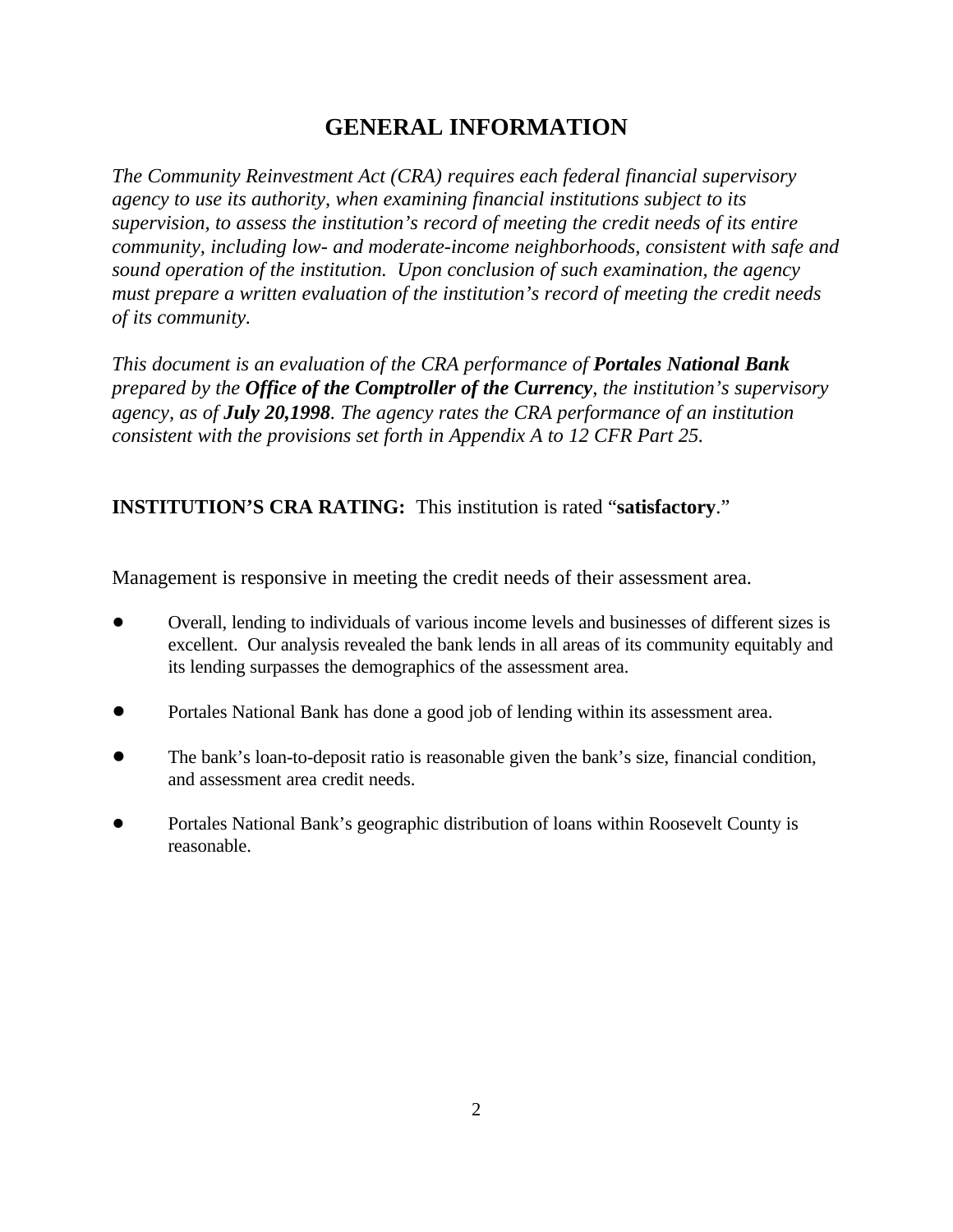*The following table indicates the performance level of Portales National Bank with respect to each of the five performance criteria.*

| PORTALES NATIONAL BANK<br><b>Performance Levels</b>                                  |                                                                                       |                                                                     |                                                                                              |  |  |
|--------------------------------------------------------------------------------------|---------------------------------------------------------------------------------------|---------------------------------------------------------------------|----------------------------------------------------------------------------------------------|--|--|
| <b>Small Institution</b><br><b>Assessment Criteria</b>                               | <b>Exceeds Standards</b><br>for<br>Satisfactory<br><b>Performance</b>                 | <b>Meets Standards</b><br>for<br>Satisfactory<br><b>Performance</b> | <b>Does Not Meet</b><br><b>Standards</b><br>for<br><b>Satisfactory</b><br><b>Performance</b> |  |  |
| Lending to borrowers of<br>different incomes and to<br>businesses of different sizes |                                                                                       |                                                                     |                                                                                              |  |  |
| Loan-to-deposit ratio                                                                |                                                                                       |                                                                     |                                                                                              |  |  |
| Lending in assessment area                                                           |                                                                                       |                                                                     |                                                                                              |  |  |
| Geographic distribution<br>of loans                                                  |                                                                                       |                                                                     |                                                                                              |  |  |
| Response to complaints                                                               | No complaints relating to CRA activities were received since the prior<br>examination |                                                                     |                                                                                              |  |  |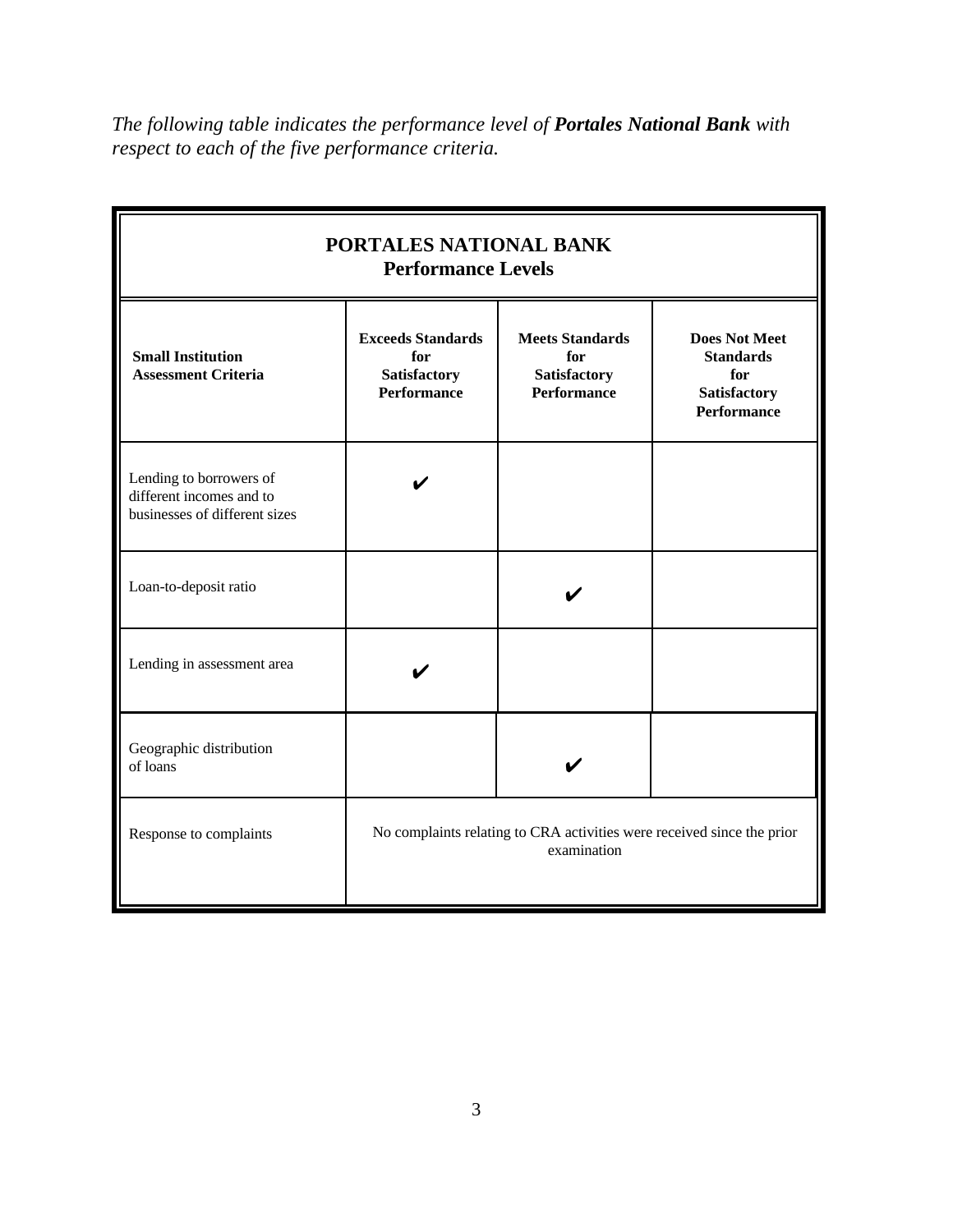#### **DESCRIPTION OF INSTITUTION**

Portales National Bank (PNB) is a Subchapter S corporation wholly owned by Portales National Bancshares, Inc., a one bank holding company. As of June 30, 1998, PNB had \$73 million in total assets. The bank's main office is located in the downtown business district of Portales, New Mexico. In addition to the main office, the bank has two branches and two automatic teller machines (ATM). The South Branch is located on the west side of Portales and offers full deposit banking services and drive-in facilities. A second branch is at the Eastern New Mexico University (ENMU) campus and offers full deposit banking services and an ATM. An additional ATM is at the main office.

The bank's lending focus is primarily in consumer and agricultural loans. Total outstanding loans as of July 21, 1998 were \$25 million. Of these, 15% were agricultural (ag) loans, 53% real estate secured (26% ag/commercial and 27% residential), 7% commercial, 22% consumer, and 3% other loans. There are no legal or financial impediments preventing the bank from meeting the credit needs in its assessment area.

### **DESCRIPTION OF ASSESSMENT AREA**

PNB has defined its assessment area as Roosevelt County, a non-metropolitan statistical area. This assessment area consists of five block numbering areas (BNA) designated as one moderateincome BNA, three middle-income BNAs, and one upper-income BNA. This information is based on the statewide non-metropolitan family income derived from 1990 census information. The bank's assessment area meets the requirements of the regulation and does not arbitrarily exclude low- or moderate-income geographies.

Of all the families in the assessment area, 25% are designated as low-income, 15% as moderateincome, 18% as middle-income, and 42% as upper-income. If the census tract/block numbering area is less than 50% of the statewide non-metropolitan median income, it is categorized as lowincome; moderate-income is between 50% and 79%; middle-income is 80% to 119%; and, upper-income is 120% and above. The 1998 updated New Mexico non-metropolitan median income is \$30,600.

The population of the Roosevelt County is 16,702. The third largest four-year university in New Mexico, ENMU, is in Portales. Cannon Air Force Base is located eleven miles outside the city limits and more than 150 families associated with the base live in Portales. Agriculture is the major industry of Roosevelt County. The leading crops are peanuts, cotton, wheat, corn, milo, and hay. Livestock feeding and dairy farming are also important to the local economy. Industrial enterprises include soft drink canners, grain storage and shipping, trucking, and milk processing. Primary employers in the bank's assessment area are ENMU, Portales Schools, Plains Regional Medical Center, CTL Trucking (milk transport), Southwest Canners, and local municipal entities.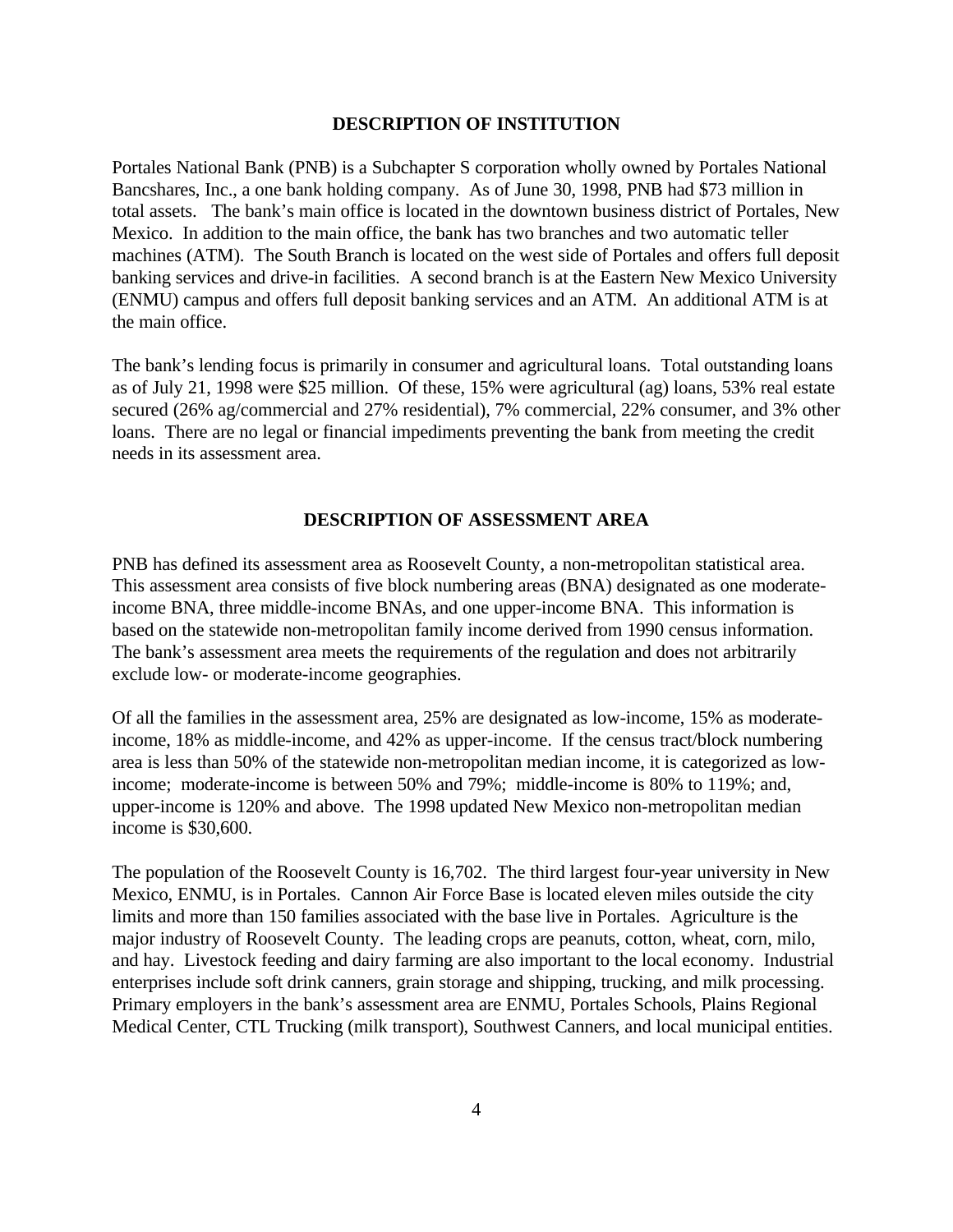| LOAN DISTRIBUTION BY BORROWER INCOME LEVEL |  |  |  |  |
|--------------------------------------------|--|--|--|--|
| Loan Type                                  |  |  |  |  |
|                                            |  |  |  |  |
|                                            |  |  |  |  |
|                                            |  |  |  |  |
|                                            |  |  |  |  |
|                                            |  |  |  |  |
|                                            |  |  |  |  |
|                                            |  |  |  |  |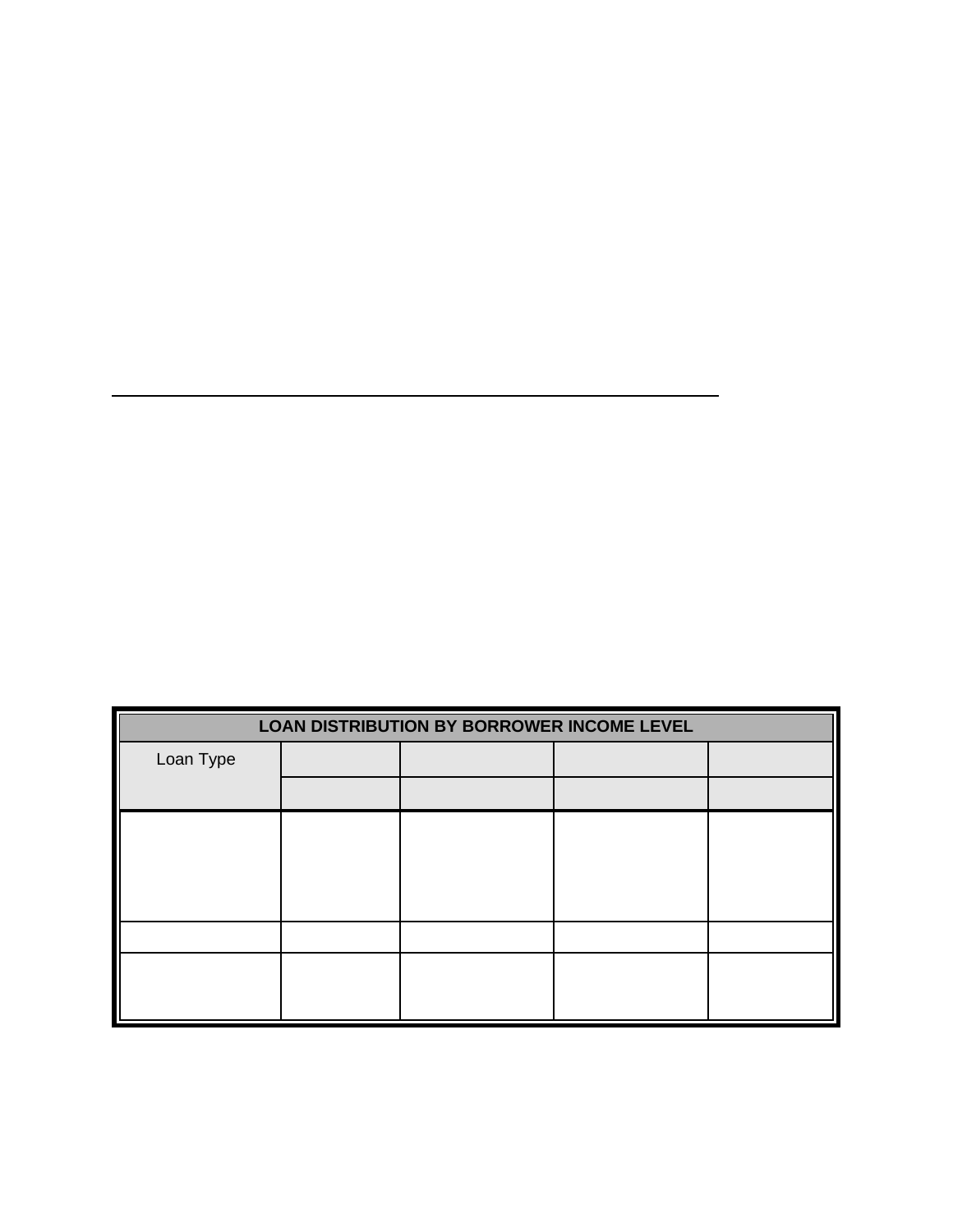PNB's level of consumer loans to low- and moderate-income individuals significantly exceeds the demographics of its assessment area. Our analysis revealed that 68% of consumer loan originations were made to low- and moderate-income individuals. Demographic information for Roosevelt County show that 40% of the families are considered low- and moderate-income. The bank's consumer loan portfolio represent 67% of the total number of loans originated from August 1995 through July 1998.

Our analysis of originated residential real estate/mobile home loans shows that the bank's lending profile is comparable with the demographics of its assessment area. During this rating period, the bank originated 41% of their housing loans to borrowers with low- and moderate-incomes. PNB has offered promotions for conventional home loans since April 1996, however, they have not had a large response from consumers because loan demand is low. Residential real estate loans represented only 5% of the total number of loan originations during this timeframe.

| <b>LENDING TO BUSINESSES OF DIFFERENT SIZES</b> |                                  |         |         |         |           |          |
|-------------------------------------------------|----------------------------------|---------|---------|---------|-----------|----------|
| Loan Type<br>(# of loans                        | Business Gross Revenues (\$000s) |         |         |         |           |          |
| in sample)                                      | 100                              | 100-250 | 251-499 | 500-749 | 750-1,000 | $1,000+$ |
| Agriculture (62)                                | 98%                              | 2%      | 0%      | 0%      | 0%        | 0%       |
| Commercial (38)                                 | 84%                              | 11%     | 0%      | 3%      | 0%        | 2%       |

The bank's distribution of commercial and agriculture loans to businesses and farms of different sizes is very good. We reviewed a sample of business loans originated from August 1995 through July 1998. Of the 100 business loans in our sample, 38 were commercial and 62 were agriculture loans. This reflects the business activity in the assessment area. The results of our analysis shows 100% of the agriculture loan originated were made to "small farms" and 97% of the commercial loan originated were made to "small businesses." The Office of the Comptroller of the Currency defines "small business" as a business with gross revenues less than one million dollars and "small farms" as an agricultural operation with gross revenues less than five hundred thousand dollars. During this rating period, the average agriculture loan amount was \$59 thousand and the average commercial loan amount was \$21 thousand.

### **Lending in the assessment area**

PNB has done an excellent job of lending within its assessment area. During August 1995 to July 1998, the bank originated 3,362 loans totaling approximately \$43 million. Of these, 2,898 or 86% of the total number of loans originated during the rating period were in the bank's assessment area. This translates to approximately \$37 million, or 86%, of the bank's net dollar loan volume originated inside the assessment area. We verified the accuracy of this information by testing data in the bank's automated loan reports.

## **Loan-To-Deposit Ratio**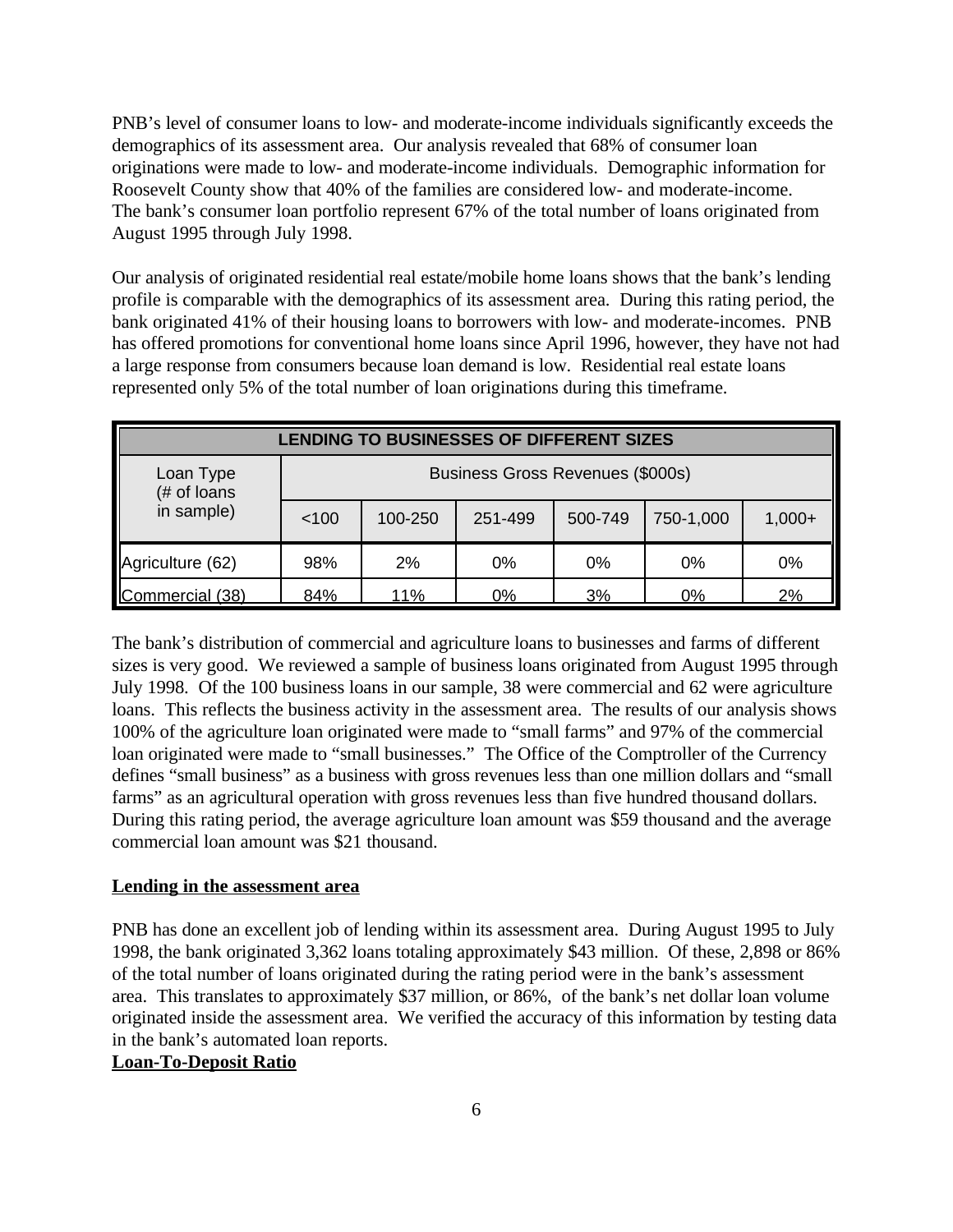The bank's loan-to-deposit ratio is low. However, there are mitigating factors which explain the reasonableness of the ratio given the bank's size, financial condition, and assessment area credit

the evaluation period for this rating, PNB's average ratio was 38%.

financial institution in this county. Local financial institution loan-to-deposit ratios are not comparable because they are branches of banks with main offices outside PNB's assessment area. Mitigating factors which justify the low loan-to-deposit ratio include:

- $\bullet$
- promotions for mortgage products and have had very little response.
- $\bullet$ • Deposits have grown 33% since September 1995 vs. loan growth of 10% during the same
	- June 1998.
- $\bullet$

loans. Our analysis indicated that although the loan dollar volumes are low, the bank does make a significant number of small loans.

PNB's geographic distribution of loans within Roosevelt County is reasonable. We reviewed a total of 588 loans, or 17%, of the total number of loans originated during August 1995 through

its assessment area. The results of our analysis revealed that loans were made in all BNAs in Roosevelt County with 32% made to the moderate-income BNA. This is reflective of the area's

| GEOGRAPHIC DISTRIBUTION OF LOAN ORIGINATIONS |               |        |                          |              |
|----------------------------------------------|---------------|--------|--------------------------|--------------|
| <b>Income Designation</b><br>of BNA          | <b>Tracts</b> | %of AA | # of Loan<br>Origination | Originations |
| <b>ILow</b>                                  | $0\%$         |        | 0                        | $0\%$        |
|                                              | 20%           | 31%    |                          | 32%          |
| Middle                                       |               | 49%    | 179                      |              |
| Upper                                        | 20%           |        | 124                      | 24%          |
|                                              | N/A           | N/A    |                          | 10%          |
| Total                                        |               | 100%   | 518                      |              |

**Response to Complaints**